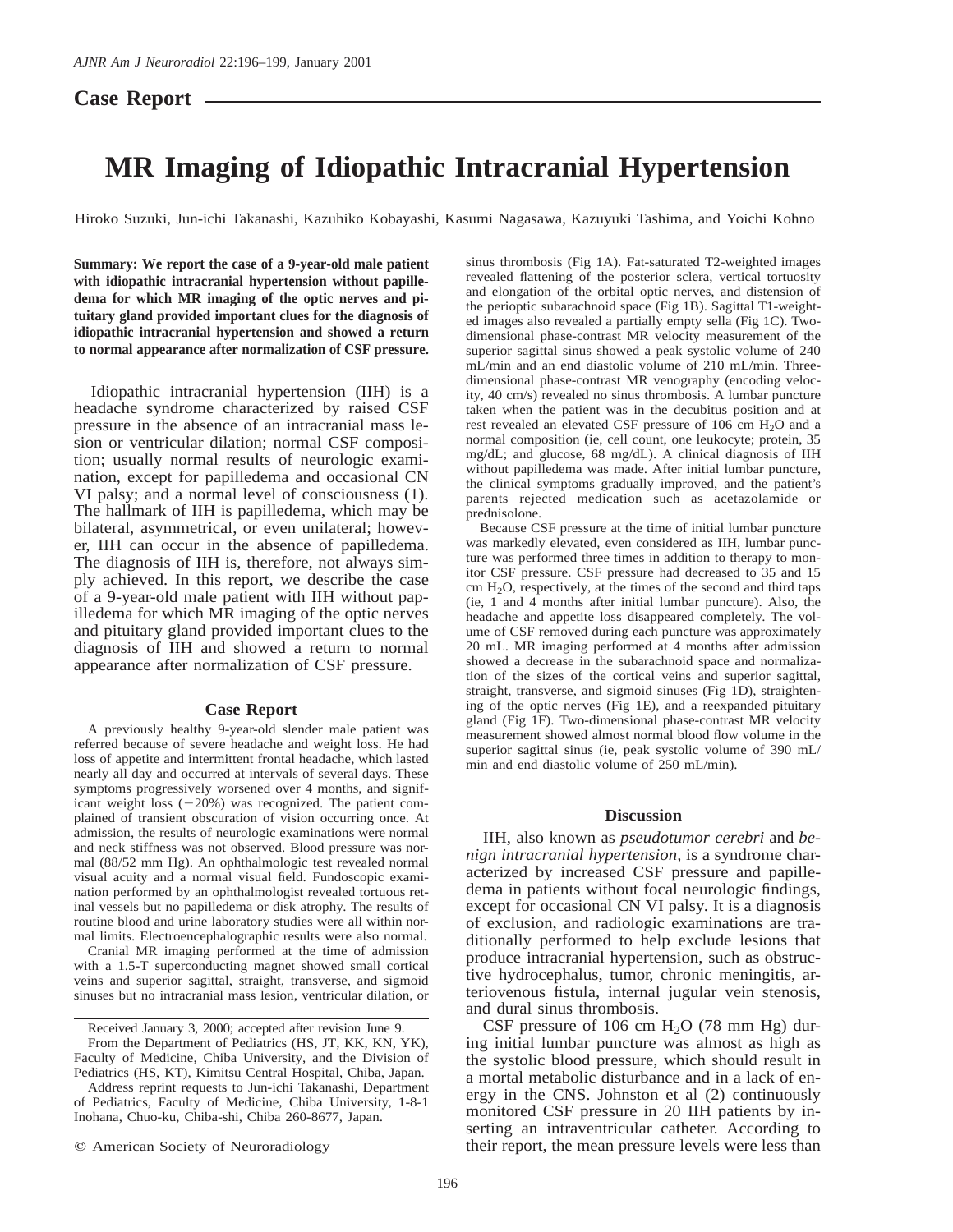

FIG 1. MR images from the case of a 9-year-old male patient with IIH without papilledema.

A, Transverse T2-weighted image (4000/96/2 [TR/TE/excitations]), obtained at admission, shows small cortical veins and superior sagittal, straight, transverse and sigmoid sinuses but no intracranial mass lesion, ventricular dilation, or sinus thrombosis.

B, Sagittal fat-saturated T2-weighted image (4000/100/2) of the right optic nerve, obtained at admission, shows flattening of the posterior sclera, vertical tortuosity and elongation of the nerve, and distension of the perioptic subarachnoid space.

C, Sagittal T1-weighted image (500/9/2), obtained at admission, shows a partially empty sella.

D, Transverse T2-weighted image, obtained 4 months after admission and after three lumbar punctures and improvement of the clinical symptomatology, reveals a decrease in the subarachnoid space and normalization of the sizes of the cortical veins and superior sagittal, straight, transverse, and sigmoid sinuses.

E, Sagittal fat-saturated T2-weighted image of the right optic nerve, obtained 4 months after admission and after three lumbar punctures and improvement of the clinical symptomatology, shows a normally round orbit and a normally straight nerve.

F, Sagittal T1-weighted image, obtained 4 months after admission and after three lumbar punctures and improvement of the clinical symptomatology, shows that the previously compressed pituitary gland had reexpanded to fill the sella turcica.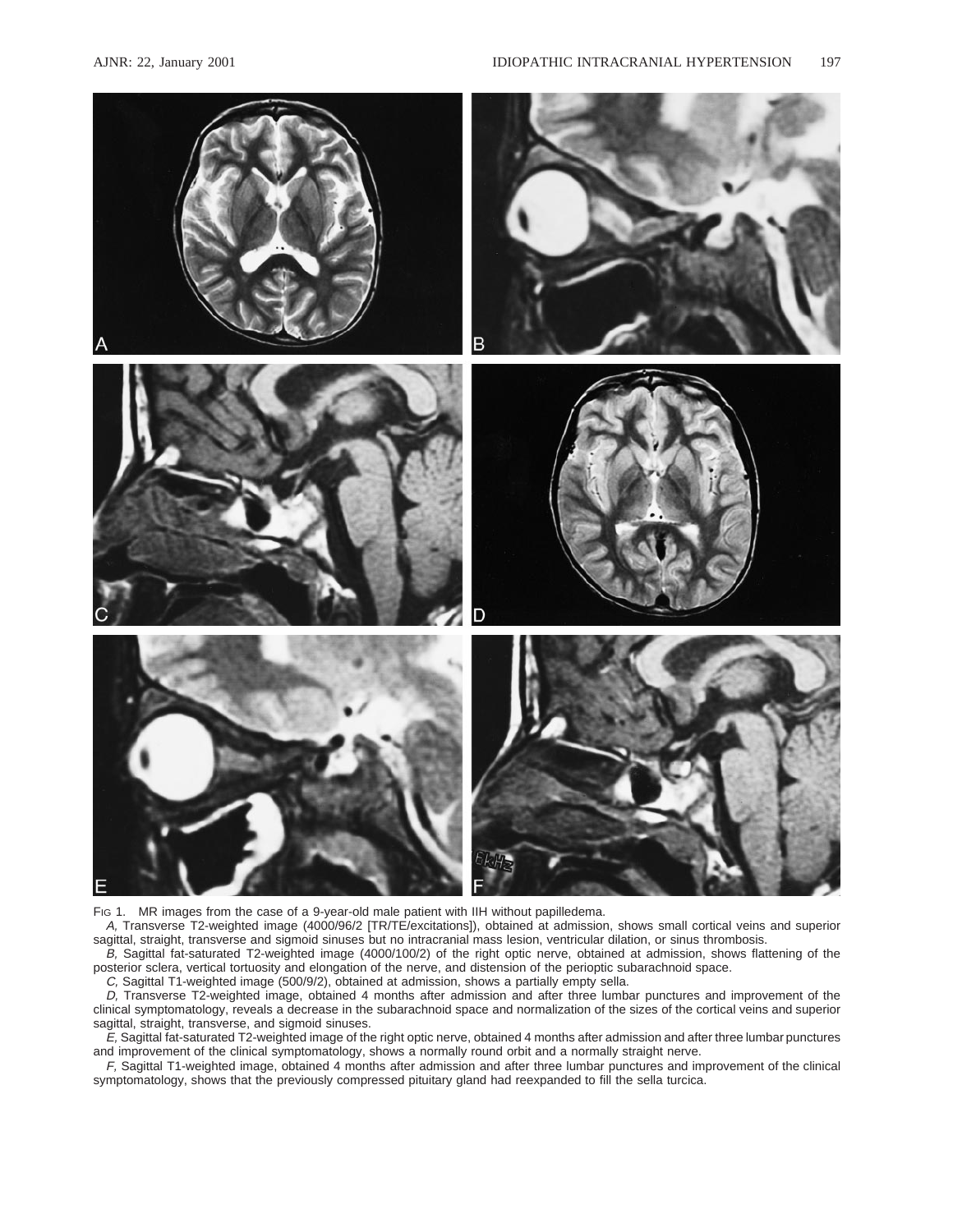35 mm Hg  $(48 \text{ cm H}_2O)$ ; however, plateau waves, varying in amplitude from 50 to 80 mm Hg (68– 109 cm  $H_2O$ ) and in duration from 5 to 20 minutes, were seen in eight of the 20 patients. The plateau waves were not accompanied by headache or any other change in the patient's clinical state. It is therefore speculated that the markedly elevated CSF pressure at the time of initial lumbar puncture reflected plateau waves.

Direct transmission of the elevated CSF pressure results in distension of the perioptic subarachnoid space and ballooning of the optic papilla, causing it to protrude physically into the posterior aspect of the globe (1, 3–5). The long-standing effect of pulsatile CSF under high pressure also leads to downward herniation of an arachnocele through a defect in the diaphragma sella (6, 7). The use of highresolution, thin-slice MR imaging improves the visualization of the optic nerves and pituitary gland. In one study, MR imaging disclosed flattening of the posterior sclera in 80%, an empty sella in 70%, distension of the perioptic subarachnoid space in 45%, enhancement of the prelaminar optic nerve in 50%, vertical tortuosity of the orbital optic nerve in 40%, and intraocular protrusion of the prelaminar optic nerve in 30% of 20 patients with IIH (3). The present patient actually exhibited flattening of the posterior sclera, distension of the perioptic subarachnoid space, vertical tortuosity of the orbital optic nerve, and a partially empty sella on initial MR images, from which a diagnosis of IIH was strongly suspected. CSF pressure measurement via the lumbar route was therefore performed. For patients with severe headache associated with papilledema, lumbar puncture is always performed after CT or MR imaging to exclude intracranial mass lesions. However, the procedure is not always performed for those without papilledema when the results of initial neuroimaging are grossly normal. Soler et al (1) reported that four of 22 pediatric patients with IIH showed increased CSF pressure in the absence of papilledema. Therefore, attention to the optic nerves and pituitary gland should be given to MR images of patients with severe headache so as not to miss IIH without papilledema.

Zagardo et al (6) repeated MR imaging in two patients with IIH and found that the previously compressed pituitary gland had reexpanded to fill the sella turcica after normalization of CSF pressure. This suggests that acute or subacute elevation of CSF pressure may be sufficient to compress the pituitary gland. Repeat MR imaging of the present patient also showed reversibility of a partially empty sella and normalization of the volume of the optic nerve sheaths, which had not been previously reported. The return to a normal appearance of the pituitary gland and optic nerves on MR images may indicate a positive response to therapy and possibly denote a corresponding decrease in CSF pressure. Technical difficulties, distressing to the patient, and the theoretical risk of the development of intraspinal epidermoid tumors and low back pain have discouraged us from using lumbar puncture repeatedly. Therefore, recovery from IIH is often assumed with the resolution of papilledema, and is thought to be synonymous with the return of CSF pressure to normal. MR imaging that is focused on optic nerves and the pituitary gland might also be used as a secondary outcome measure for monitoring patients with IIH, especially those without papilledema.

To the best of our knowledge, there have been no reports illustrating normalization of the sizes of cerebral veins and dural sinuses after decreasing CSF pressure in patients with IIH. Gideon et al (8) and Mattle et al (9), by means of MR flow measurement, showed mean blood flows in the superior sagittal sinus of 457 mL/min and 420 mL/min, respectively, in healthy control volunteers and also showed a tendency toward a lower mean flow volume in the superior sagittal sinus (mean, 345 mL/ min) in patients with IIH than in control volunteers (8). The flow volume in the superior sagittal sinus in the present patient was low at the time of admission and increased to within normal range, probably because of resolution of the intracranial hypertension. On the other hand, MR imaging in cases of spontaneous intracranial hypotension may reflect an increase in the venous volume throughout the brain, which shows diffuse dural enhancement, prominent dural sinuses, and an engorged epidural venous plexus, with a return to normal appearance with elevation of CSF pressure (10, 11). Fishman and Dillon (10) speculated that the changes were a consequence of the Monro-Kellie rule (10, 12), which states that CSF volume fluctuates reciprocally with changes in intracranial blood volume. We also speculate that normalization in the sizes of cerebral sinuses and veins and in the flow volume of the superior sagittal sinus after normalization of CSF pressure are a consequence of reductions in CSF volume and pressure.

In conclusion, MR imaging of the optic nerves and pituitary gland may provide important clues for the diagnosis of IIH, with a return to normal appearance after normalization of CSF pressure. In the present case, follow-up MR imaging revealed normalization in the sizes of cerebral sinuses and veins and in the flow volume of the superior sagittal sinus, which could be a consequence of reduced CSF volume and pressure. Further evaluation of CNS circulation, including intracranial sinuses, is necessary for identifying the pathogenesis of IIH.

#### **Acknowledgments**

We thank K. Okumura, Y. Nakano, T. Isobe, and F. Morita for excellent technical support.

### **References**

1. Soler D, Cox T, Bullock P, Calver DM, Robinson RO. **Diagnosis and management of benign intracranial hypertension.** *Arch Dis Child* 1998;78:89–94